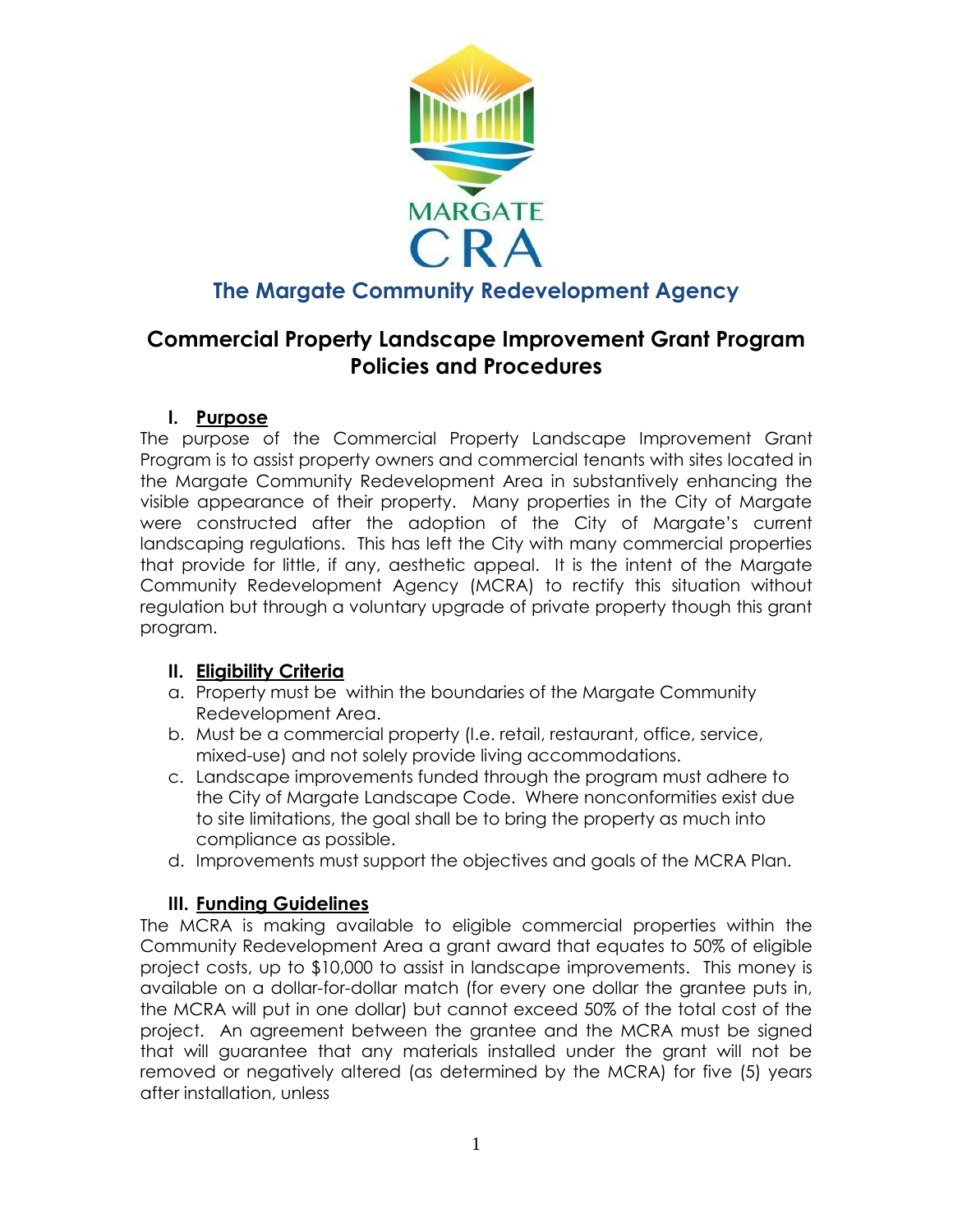pre-approved by the MCRA, and that it will be maintained in accordance with the City of Margate's landscaping maintenance standards. If these provisions are not met, the MCRA will have the right to request a return of any funds disbursed to the grantee with interest. Additionally, no work is to be undertaken without written approval of grant funds from the MCRA. The program will not reimburse a grantee for work previously done, or already underway prior to the MCRA board's approval of the grant.

#### **IV. Eligible Expenses**

Elligible expenses include substantial site improvements that are associated with installing landscaping that meets or exceeds the City of Margate Landscaping code regarding the perimeter of a non-residential property that abuts a public right-of-way and those portions of the code relating to interior parking lot landscaping. This may include but not be limited to: design costs, asphalt removal, plant materials, xeriscaping, native plants, shade trees, bike racks, paving, sealcoating, irrigation systems and installation, permit, water meter installations, water impact fees, etc. Please visit the City of Margate's website www.margatefl.com for the Code of Ordinances, Chapter 23, Landscaping. All work must be performed in a first class workmanlike manner in compliance with ordinances and regulations of the City of Margate.

### **V. Ineligible Expenses**

There are several items in the City Landscape Code that are not eligible expenses. These items include but are not limited to: installation of trash receptacles, dumpster enclosures, screening or landscaping around such enclosures or screens, landscaping or masonry walls for buffering zones between non-residential and residential properties. Replacement of existing materials and work associated with the City of Margate Code of Ordinances, Landscape Maintenance Requirements are not eligible either.

#### **VI. Application Checklist**

Every application package must include the following items before it will be processed and considered for approval:

- $\square$  Signed and completed application form.
- Copy of executed commercial lease (if tenant) or proof of ownership (if owner).
- $\Box$  If applicant is a tenant, signed and notarized authorization by property owner is required.
- Business Plan or Executive Summary, describing the use, management and occupancy of the property.
- $\Box$  Legal description of the property.
- □ Narrative description of entire project being undertaken, including sources of financing.
- Detailed budget for entire project with breakdown of landscape improvements for which reimbursement is being requested from Program.
- A minimum of two bids/quotes from licensed, insured contractors.
- $\square$  Preliminary schedule.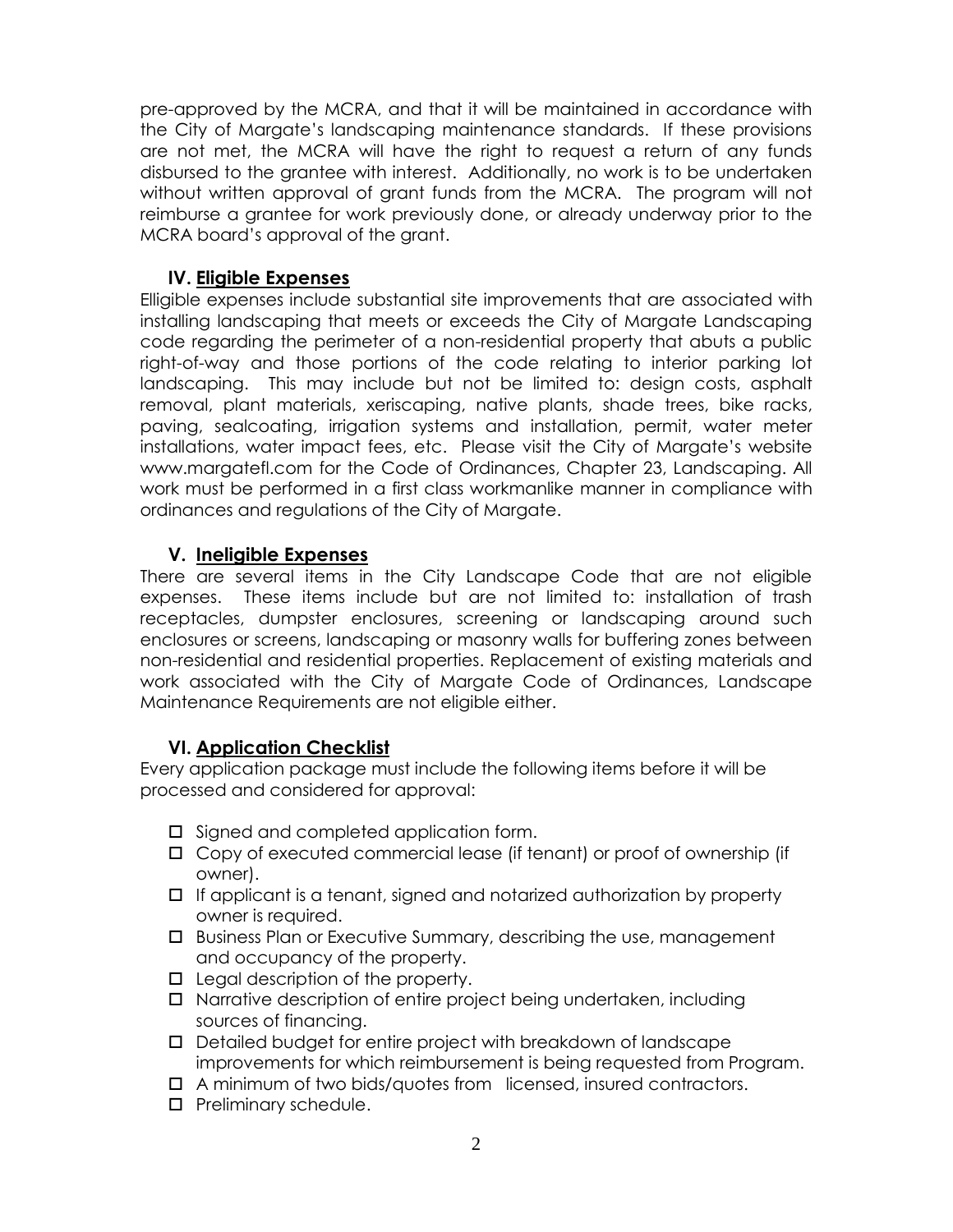- $\Box$  Photograph of existing conditions with at least one photo showing adjacent properties- digital file and hard copy.
- $\square$  Site plan or survey that accurately reflects the existing property-digital file and hard copy.
- $\Box$  Preliminary landscape plan identifying types and location of materials, irrigation plan; location of parking must be included in the plan and meet current code regulations- digital file and hard copy.

### **VII. Application Procedure**

Applicants are advised that it may take between 60 and 90 days to fully process a Grant Application depending upon the completeness of the Application and back up information, and the MCRA Board meeting schedule. The MCRA Board meets on a monthly basis. Once an application is fully complete it is anticipated that it will be presented to the MCRA Board at the next available meeting. Applicants shall follow the steps listed below for application approval:

- a. Schedule an appointment with MCRA staff as early in the process as possible to discuss project and make sure it meets program intent. Please call (954)935-5324 or e-mail [craprojects@margatefl.com.](mailto:craprojects@margatefl.com)
- b. Meet with the Economic Development Department for a preliminary review of proposed renovations to property.
- c. Compile application materials and submit application to MCRA.
- d. MCRA staff reviews application, conducts a site inspection and notifies applicant of any missing information.
- e. Complete application and Grant Agreement signed by applicant are presented to MCRA Board for approval. The decision of the Margate MCRA Board shall be final.
- f. MCRA staff notifies applicant of MCRA Board approval or denial. Applicants not approved may apply again one year from denial.
- g. Project commences.

It is anticipated that applications will be presented to the MCRA Board for approval within 45 days of receipt.

### VIII. **Reimbursement Procedure**

All work agreed to in the Grant Agreement (Agreement) must be commenced within one hundred eighty (180) days of the effective date of the Agreement and completed within five hundred forty-five (545) days of the effective date of the Agreement.

No grant funds will be disbursed prior to the receipt of all necessary inspection approvals.

Costs for improvements not pre-approved through the application process are not reimbursable.